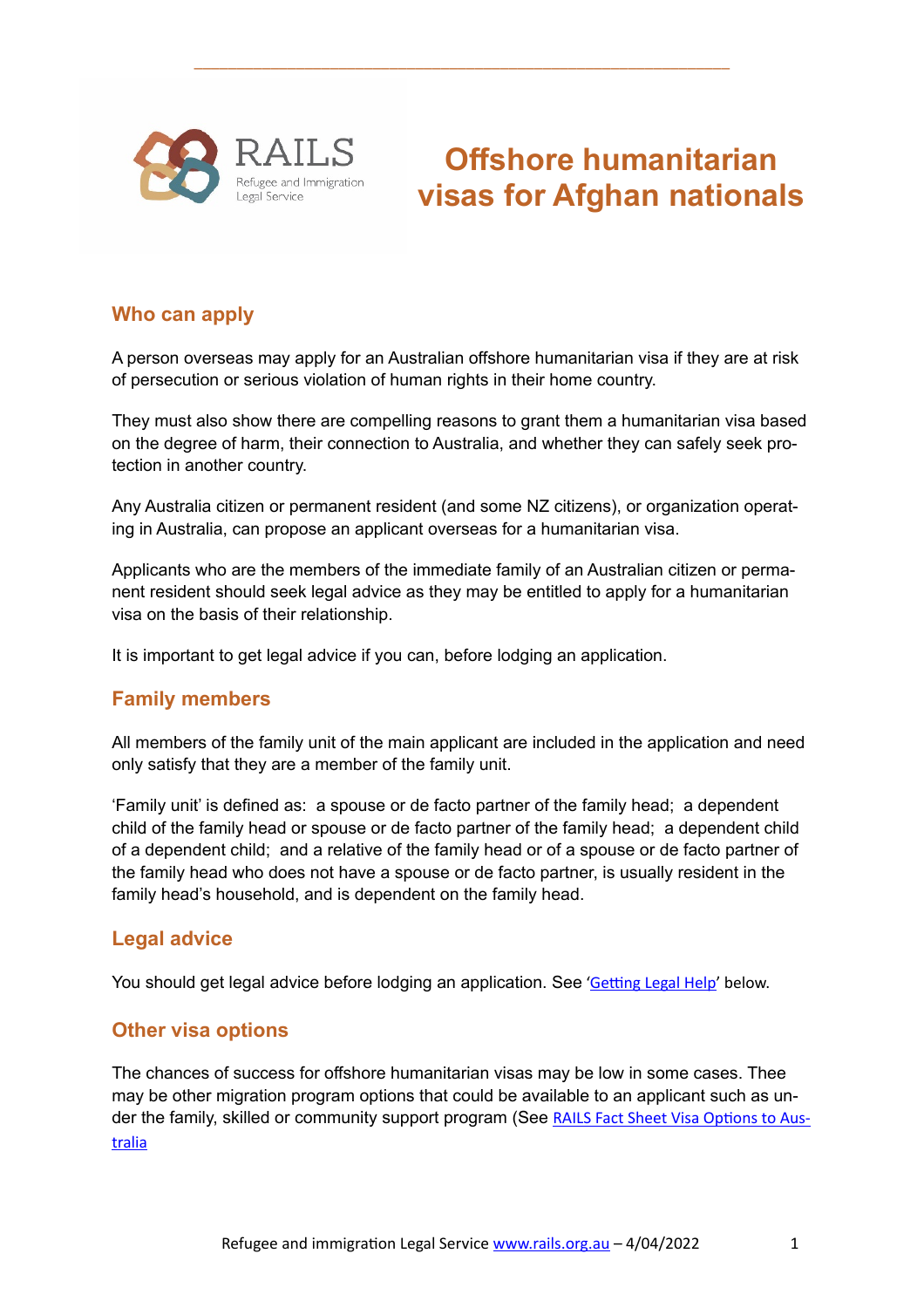# **Chances of success of offshore humanitarian visa**

The number of Australian offshore humanitarian visas granted per year is decided by Australian government policy. There are far more applications than there are visas granted.

\_\_\_\_\_\_\_\_\_\_\_\_\_\_\_\_\_\_\_\_\_\_\_\_\_\_\_\_\_\_\_\_\_\_\_\_\_\_\_\_\_\_\_\_\_\_\_\_\_\_\_\_\_\_\_\_\_\_\_\_\_\_\_

To get a humanitarian visa the applicant must prove they are at very serious risk, but also that they have a strong connection to Australia and fit within the government's priorities and numbers of places the government makes available.

The Australian government [announced on 29 March 2022](https://minister.homeaffairs.gov.au/AlexHawke/Pages/2022-23-budget-release.aspx) it will provide an extra 16,500 places for Afghan nationals, under the Humanitarian and Family Visa programs over four years, This brings the total number of places to Afghan nationals to 26,500 under the humanitarian program and at least 5000 within the family visa program.

Within the 26,500 places under the Humanitarian Program, priority will be given to:

- former Locally Engaged Employees (LEE) and their immediate family members;
- subclass 449 holders (current and former) and their immediate family members;
- those with enduring links to Australia, such as Afghans who were employed by Australian non-government organisations or worked on Australian Government funded projects, and Coalition partner LEE and their immediate family; and
- women and girls, ethnic minorities, and sexually diverse (LGBTQI+) and other identified minority groups.

These priority groups are in addition to existing priorities in the offshore Humanitarian Program, which include immediate families who have been split, people with close ties to Australia and those with proposers residing in regional Australia.

Afghan nationals are also able to pursue other migration pathways to Australia depending on their circumstances, including through the Community Support Program, the Skilled Refugee Labour Agreement Pilot, the Family stream, and skilled visa categories. More information is provided below and at Explore visa options.

## **How long will an application take?**

The Minister for Immigration in an [announcement on 21 January 2022](https://minister.homeaffairs.gov.au/AlexHawke/Pages/commitment-to-afghanistan-increased.aspx) said that Afghan citizens will be prioritised for processing within the Humanitarian and Family programs.

It is not possible to give a definite time period as it varies based on an applicant's location, ability to travel, provide documents and information.

In some cases a local Australian federal Member of Parliament may be able to help move along delayed cases. Contact them through<https://electorate.aec.gov.au>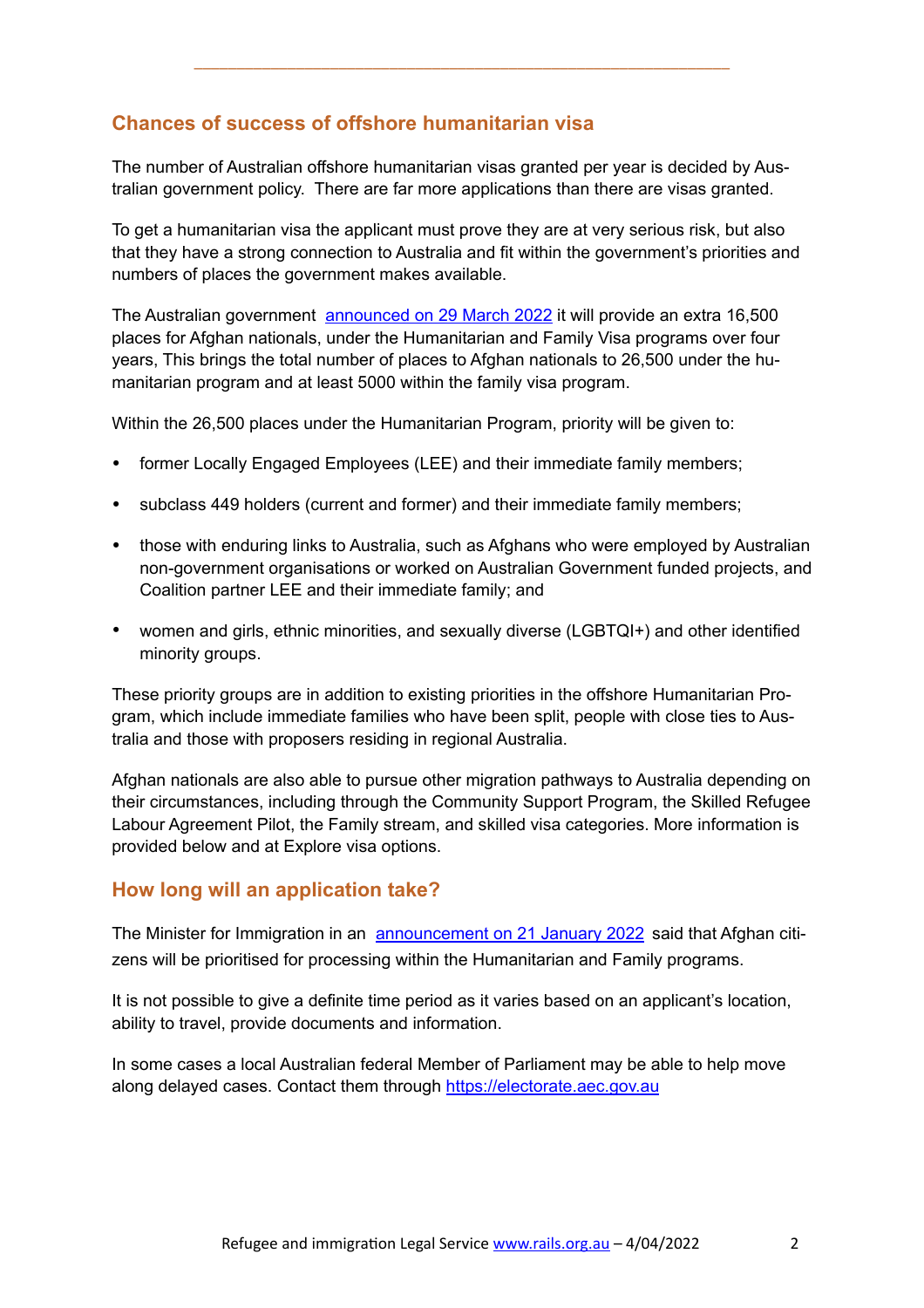# **Conditions if visa is granted**

The applicants for an offshore humanitarian visa are granted permanent residency. They are entitled on arrival to social security payments and humanitarian settlement support if needed to assist with accommodation, learn English, gain employment and access education and training.

\_\_\_\_\_\_\_\_\_\_\_\_\_\_\_\_\_\_\_\_\_\_\_\_\_\_\_\_\_\_\_\_\_\_\_\_\_\_\_\_\_\_\_\_\_\_\_\_\_\_\_\_\_\_\_\_\_\_\_\_\_\_\_

There are few conditions imposed on the grant of an offshore humanitarian visa. The holder can travel overseas. However, the holder should seek legal advice before returning to their home country as this may result in the cancellation of their visa.

Visa holders can the eligible to apply for Australian citizenship after they satisfy the residency (usually four years stay) and other requirements.

#### **How to apply for a humanitarian visa**

An applicant must apply to the Department of Home Affairs (DHA) on a Form 842 to the correct address.

If there is a proposer, a Form 681 is also needed.

DHA then considers whether the applicant fits the rules for either a subclass 200, 201, 202, 203 or 204 visa. These are a mix of in-country and outside country visas.

An applicant can apply anywhere outside Australia, including from within Afghanistan, where there are extra challenges 9see below)

There are no application or medical check fees.

#### **Where to lodge - if there is a proposer**

It is quickest to lodge online but this is only available if an applicant has a proposer in Australia. This is the link:

[https://immi.homeaffairs.gov.au/help-support/departmental-forms/online-forms/spe](https://immi.homeaffairs.gov.au/help-support/departmental-forms/online-forms/special-humanitarian-visa-submission-form)[cial-humanitarian-visa-submission-form](https://immi.homeaffairs.gov.au/help-support/departmental-forms/online-forms/special-humanitarian-visa-submission-form)

To lodge online upload:

- Form 842 fully completed with Identification documents and passport photos of all applicants
- If there is a proposer, a Form 681 fully completed with proof of Australian citizenship or permanent residence of the proposer (passport, ImmiCard, visa grant letter), or incorporation and officer holders of organization
- Supporting evidence and documentation relating to the claimed fear of harm (e.g. employment contracts, media articles, CVs, etc)
- There is a file size limit on the attachments.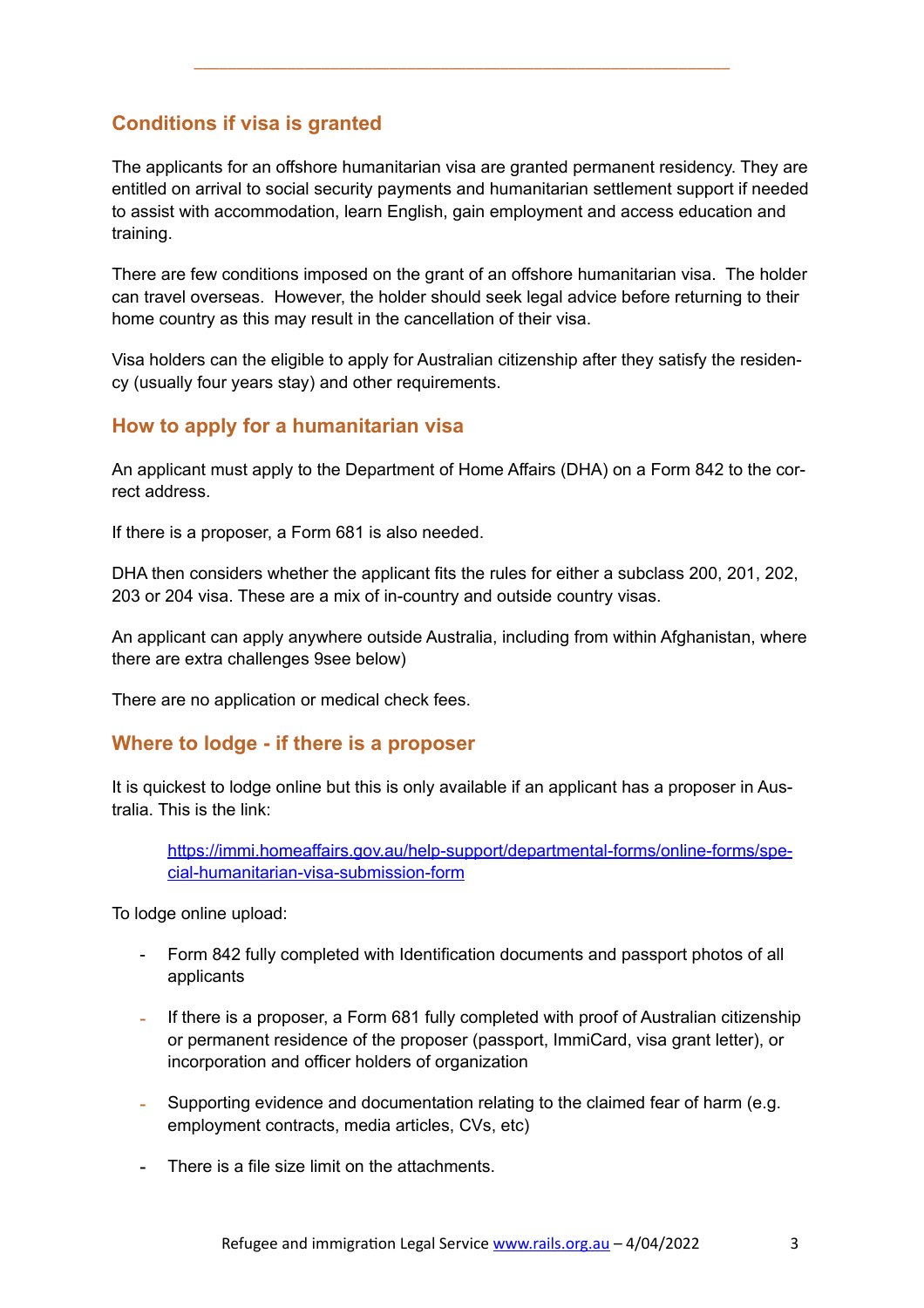# **Where to lodge - if no proposer**

If no proposer, the application must be printed and sent to the Australian Embassy in Jordan

\_\_\_\_\_\_\_\_\_\_\_\_\_\_\_\_\_\_\_\_\_\_\_\_\_\_\_\_\_\_\_\_\_\_\_\_\_\_\_\_\_\_\_\_\_\_\_\_\_\_\_\_\_\_\_\_\_\_\_\_\_\_\_

To send by mail:

Australian Embassy Department of Home Affairs PO Box 35201 Amman 11180 Jordan To send by courier:

> Australian Embassy Department of Home Affairs 41 Kayed Al Armouti Street South Abdoun Amman Jordan

Further information, documents and signatures can be scanned and sent electronically to [shp.enquiries@homeaffairs.gov.au](mailto:shp.enquiries@homeaffairs.gov.au)

# **Form 842 - Application**

**[Form 842 application](https://immi.homeaffairs.gov.au/form-listing/forms/842.pdf)** – applicant's family and refugee story.

<https://immi.homeaffairs.gov.au/form-listing/forms/842.pdf>

The Form 842 asks for details of the applicants' humanitarian claims, identity, nationality, family, travel, education, work and where they have lived in the past.

You must include a specific address. If the applicant is in danger and moving around or in hiding, then the last stable address could be provided, with an explanation.

Proving identity is critical. Attach a copy of Taskera and passport (even if expired). If there are no ID documents you can still lodge, but explain why there's no documents.

Part G of the form is about what harm is feared in Afghanistan. It is the most important part. Explain in detail why this applicant is being, or will be, targeted. It needs to be specific details about the applicant and not just general details about the fear of the Taliban or other groups. Give details and evidence of work, activities or other reasons which put the applicant at a higher risk than others. Put in any documents that support this - things like work contracts, letters, photos, membership cards, medical reports etc.

All applicants over 18 sign and applicants over 16 must also sign the biometrics consent.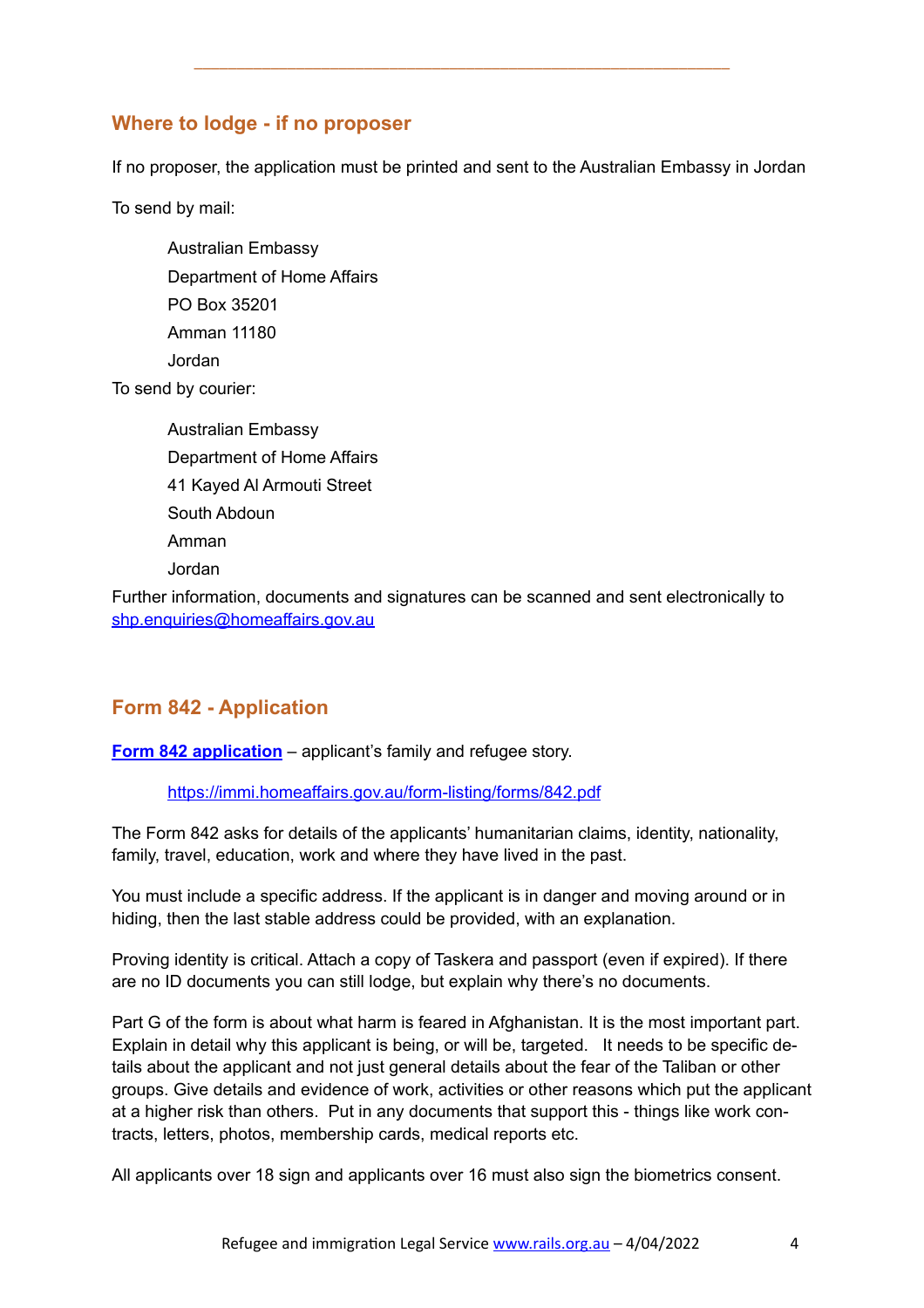# **Form 681 - Proposal**

**[Form 681](https://immi.homeaffairs.gov.au/form-listing/forms/681.pdf) proposal** – details of proposer in Australia. Proposer signs.

<https://immi.homeaffairs.gov.au/form-listing/forms/681.pdf>

#### **Form 80 - Personal particulars**

[Form 80 Personal particulars](https://immi.homeaffairs.gov.au/form-listing/forms/80.pdf)- <https://immi.homeaffairs.gov.au/form-listing/forms/80.pdf>

\_\_\_\_\_\_\_\_\_\_\_\_\_\_\_\_\_\_\_\_\_\_\_\_\_\_\_\_\_\_\_\_\_\_\_\_\_\_\_\_\_\_\_\_\_\_\_\_\_\_\_\_\_\_\_\_\_\_\_\_\_\_\_

A Form 80 should also be filled in for each person over 16 in the application. Lodging it at the same time with the Form 842 may help speed up the application.

## **Check that Applicant and Proposer details match**

DHA carefully checks the applicant's details and their story against information it has on their files, and other sources, about the proposer's previous visa applications and sponsorships. Any differences, especially about identity or the refugee claim, can make the visa application fail AND may risk having the visas of the relatives/proposers in Australia refused or cancelled, or their citizenship refused. If there are differences, they need to be explained.

The proposer should check all their previous applications by completing a Freedom of Information request (*see further below*). If the proposer had a migration agent for any previous applications, they should contact the agent and get copies of all their documents on their file.

## **Freedom of Information Request**

As noted above, it is best for the proposer to check their previous DHA documents though completing a Freedom of Information request. The proposer can either:

- Complete an [online request here](https://www.homeaffairs.gov.au/access-and-accountability/freedom-of-information/access-to-information/how-to-make-a-request) https://www.homeaffairs.gov.au/access-and-accountability/freedom-of-information/access-to-information/how-to-make-a-request
- Complete a Form 424A ([https://immi.homeaffairs.gov.au/form-listing/forms/424a.pdf\)](https://immi.homeaffairs.gov.au/form-listing/forms/424a.pdf) and email to [foi@homeaffairs.gov.au](mailto:foi@homeaffairs.gov.au)

Give previous DHA file references and ask for "Documents the department has about previous visa and citizenship applications I made, sponsored or proposed, including but not limited to forms, letters and interview notes".

You can also add: "This is an urgent request regarding an Afghan Humanitarian visa application. The government has said these cases will have priority processing, so I request you please action this urgently".

The proposer needs to include a copy of their driver's licence or other ID with the application. If possible, they should get signed permission from all those included in the visa and citizenship applications.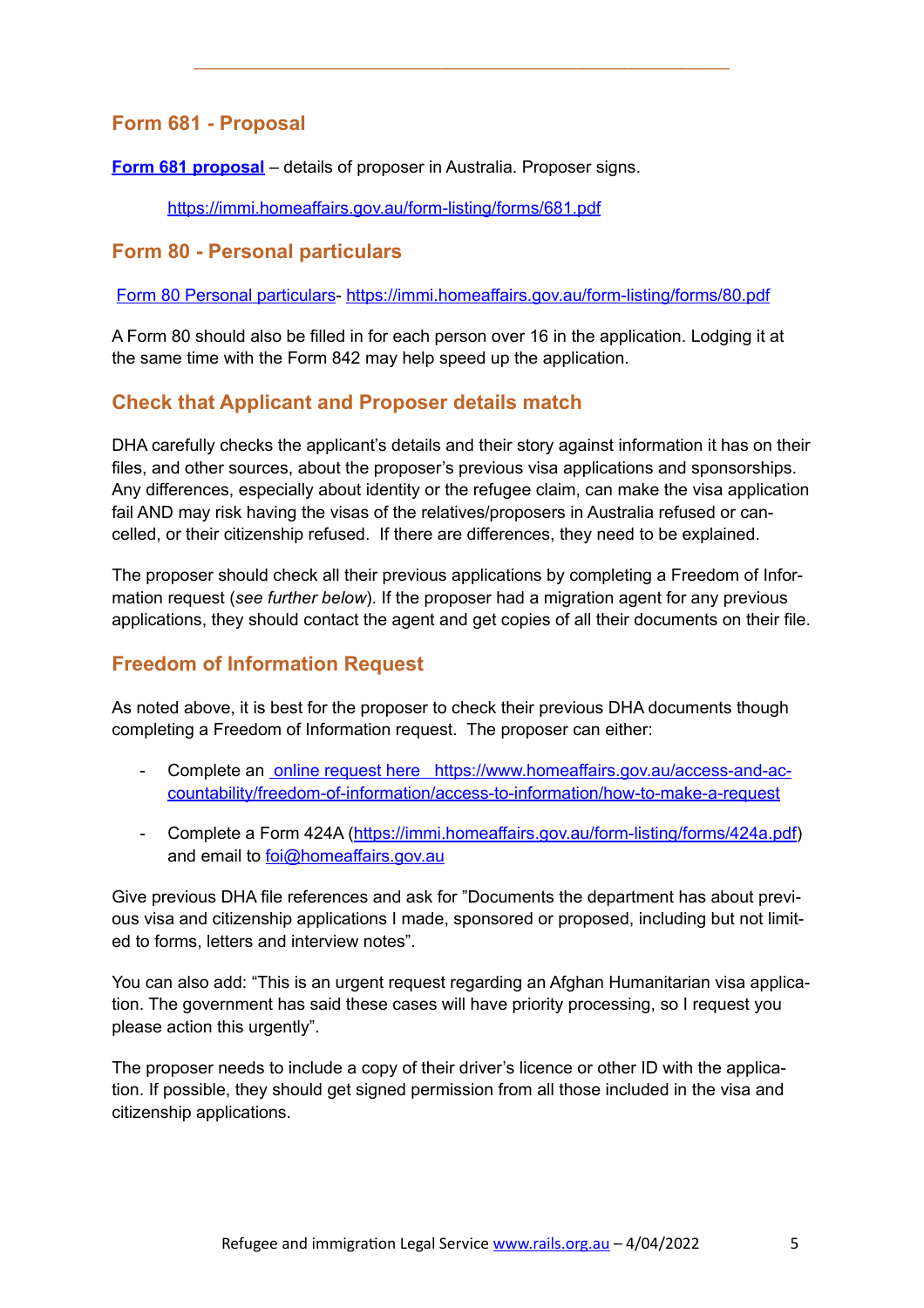#### **Biometrics**

Humanitarian, family and 449 visa holders will need to have their biometrics collected before travelling to Australia.

\_\_\_\_\_\_\_\_\_\_\_\_\_\_\_\_\_\_\_\_\_\_\_\_\_\_\_\_\_\_\_\_\_\_\_\_\_\_\_\_\_\_\_\_\_\_\_\_\_\_\_\_\_\_\_\_\_\_\_\_\_\_\_

Biometrics are a photo of your face with a digital camera and a scan of all fingertips with a digital finger scanner. There is a charge for this.

Applicants need to attend an Australian Visa Application Centre (AVAC) in person to provide their biometrics. There is no AVAC in Afghanistan so DHA say applicants should visit their nearest neighbouring collection location. Check DHA latest [biometric details here](https://immi.homeaffairs.gov.au/help-support/meeting-our-requirements/biometrics)

Details of [DHA Offices overseas are here](https://immi.homeaffairs.gov.au/help-support/contact-us/offices-and-locations/offices-outside-australia). You need to check with the office whether biometrics are available there.

#### **Applying for a visa while in Afghanistan**

The Australian government has no offices in Afghanistan and it remains an extremely dangerous place. There are significant challenges to lodging and processing of any visa application for people in Afghanistan.

You can apply online for most Australian visas through [ImmiAccount.](https://immi.homeaffairs.gov.au/help-support/applying-online-or-on-paper/online) And this is preferred by DHA. However for a humanitarian visa where there is no Australian proposer the application must be lodged by post to an Australia mission overseas (for Afghan applicants in Afghanistan and Pakistan it is to the Australian Embassy in Jordan. [See details](https://immi.homeaffairs.gov.au/help-support/contact-us/offices-and-locations/lodging-an-application-ref-and-hum-visas) )

For information on how to apply for a refugee or humanitarian visa, see [Lodging an applica](https://immi.homeaffairs.gov.au/help-support/contact-us/offices-and-locations/lodging-an-application-ref-and-hum-visas)[tion – refugee and humanitarian visas.](https://immi.homeaffairs.gov.au/help-support/contact-us/offices-and-locations/lodging-an-application-ref-and-hum-visas) 

If you have travelled outside of Afghanistan you can notify DHA of your current address by using their [Contact form for Afghanistan](https://www.homeaffairs.gov.au/help-and-support/afghanistan-update/contact-form-for-afghanistan) to assist processing of your application

For latest information about Afghan visa processing - DHA website [Afghanistan update](https://www.homeaffairs.gov.au/help-and-support/afghanistan-update).

#### **Visa 449 holders outside of Australia**

Some Subclass 449 holders still in Afghanistan or overseas will have their visas extended and be notified by DHA where possible, via email.

People on 449 visas who choose to leave or have left Afghanistan should contact their nearest [Australian Mission Offices outside Australia \(link\)](https://immi.homeaffairs.gov.au/help-support/contact-us/offices-and-locations/offices-outside-australia) as soon as possible after their departure. There are serious risks in travel

All visa 449 holders will need to have their biometrics collected before travelling to Australia (see 'Biometrics' below)

#### **Travel out of Afghanistan**

The Australian government advises that travel throughout Afghanistan remains extremely dangerous and urges all people remaining in Afghanistan to prioritise their safety. People remaining in Afghanistan must carefully consider the risks should they attempt to leave.

Some land borders are closed to travellers seeking to cross from Afghanistan and some border crossing points that are open are at risk of terrorist attack. Border crossings may be closed by authorities without notice. For the latest Australian Government advice, visit the [Smart Traveller website](https://www.smartraveller.gov.au/destinations) [www.smartraveller.gov.au](https://www.smartraveller.gov.au/destinations?title=Afghanistan&field_overall_advice_level_target_id=All).